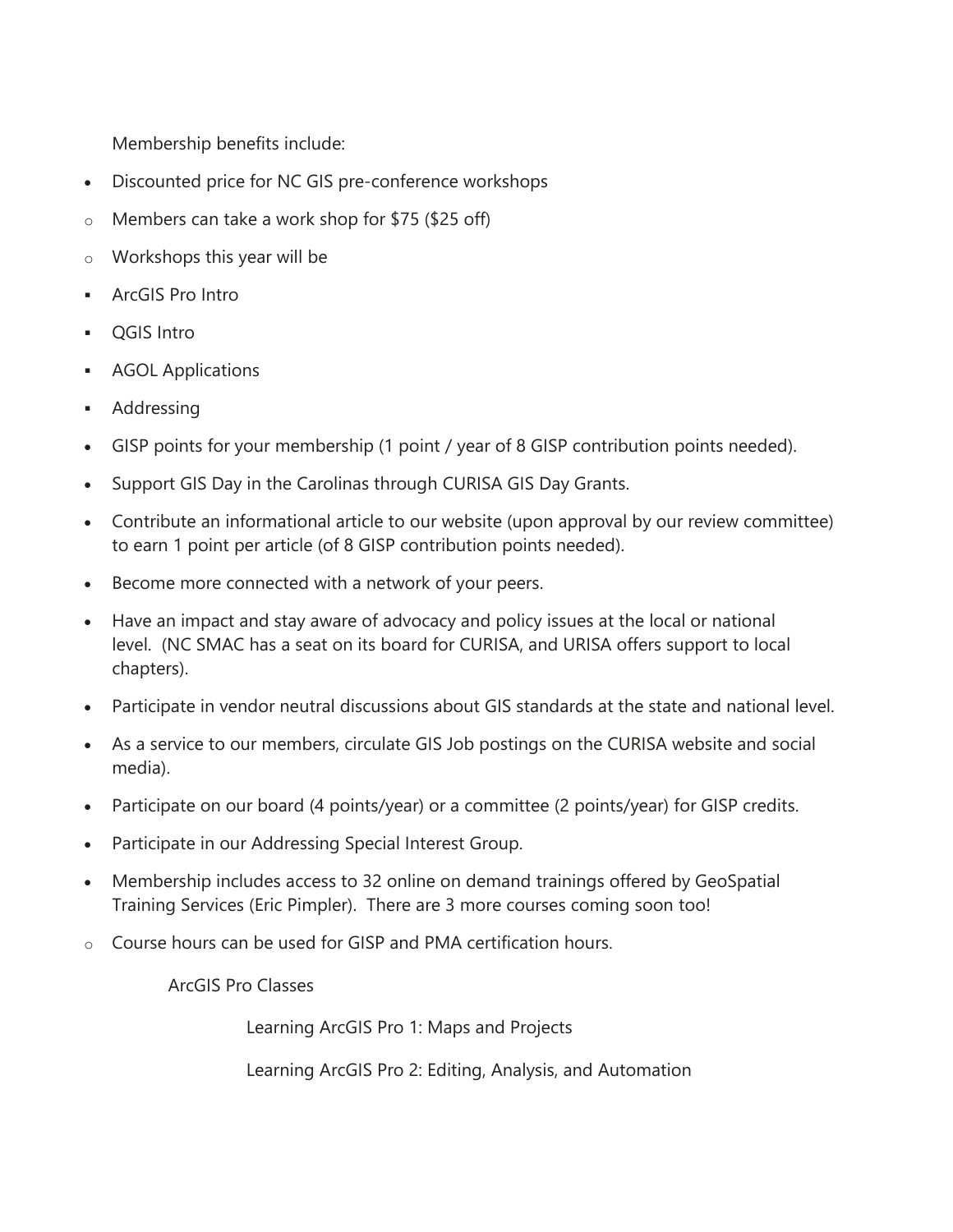Learning ArcGIS Pro 3: Converting, Linking, and Analyzing Data

Learning ArcGIS Pro 4: Sharing Your Maps and Data

 Learning ArcGIS Pro 5: Offline Maps for Mobile Data Collection (coming early 2021)

Editing in ArcGIS Pro

Introduction to Programming ArcGIS Pro with Python

Intermediate ArcGIS Pro Programming with Python

Introduction to Spatial Analysis using ArcGIS Pro and R

Getting Started with ArcGIS Arcade

Geoprocessing Automation in ArcGIS Pro with Tasks

ArcGIS Desktop Classes

Introduction to Spatial Statistics using ArcGIS Desktop and R

Introduction to ModelBuilder

Using AutoCAD Data in ArcGIS

Programming ArcGIS with Python Workshop – Introduction

Programming ArcGIS with Python Workshop – Intermediate

Editing with ArcGIS 10

Programming ArcObjects with .NET for ArcGIS 10

Using Spatial Analyst in ArcGIS

Open Source Programming Classes

Introduction to Python

Introduction to R for Data Visualization (Charts, Graphs, Maps)

Exploring and Visualizing Census Data with R

ArcGIS Online Classes